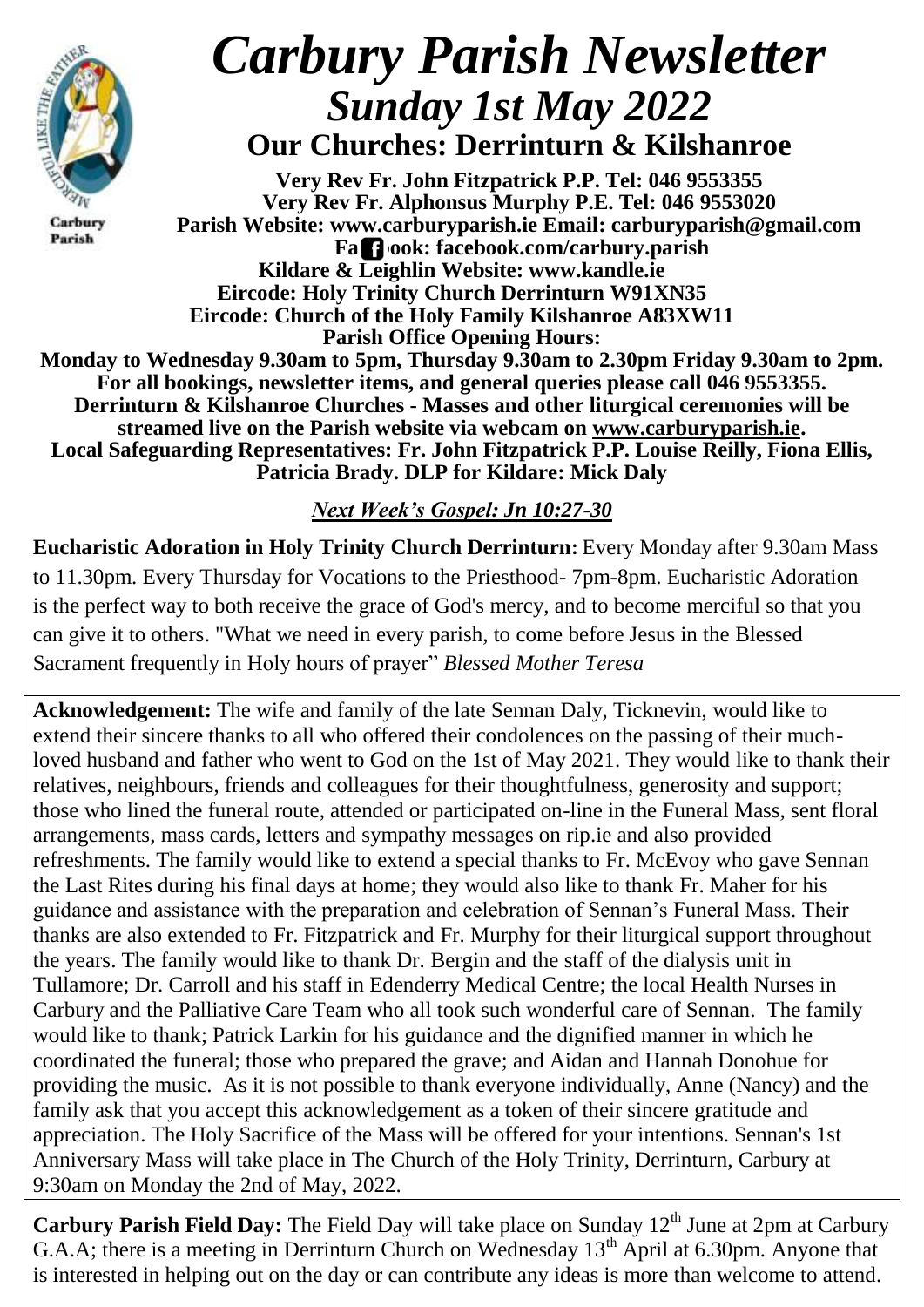| 2022                       | <b>Derrinturn Church</b>                                                                 | <b>Kilshanroe Church</b>                   |
|----------------------------|------------------------------------------------------------------------------------------|--------------------------------------------|
| Sat 30 <sup>th</sup> April |                                                                                          | 7.30pm Esther Byrne,                       |
| St Pius V                  |                                                                                          | Anniversary. Matt Flanagan,                |
|                            |                                                                                          | $7th$ Anniversary.                         |
| Sun $I^{st}$ May           | 11am Esther Byrne, Anniversary.                                                          |                                            |
| Third Sunday of            | Christy Shields, 7 <sup>th</sup> Anniversary. Jack                                       |                                            |
| Easter                     | Callen, Anniversary. Bridget Kenny,                                                      |                                            |
|                            | Robertstown, 11 <sup>th</sup> Anniversary, also Otto                                     |                                            |
|                            | Herschan, 11 <sup>th</sup> Anniversary, also                                             |                                            |
|                            | remembering the Deceased Members of                                                      |                                            |
|                            | the Kenny & Herschan Family.                                                             |                                            |
|                            | Remembering all the Deceased Members                                                     |                                            |
|                            | of the Keegan Family, Kilkeaskin.                                                        |                                            |
| Mon $2^{nd}$ May           | Adoration until 12 Midnight                                                              |                                            |
| <b>St Athanasius</b>       | 9.30am Sennan Daly, Ticknevin, 1st                                                       |                                            |
|                            | Anniversary. Dick Brennan, Rathmore,                                                     |                                            |
|                            | 5 <sup>th</sup> Anniversary. Patrick & Ann Balfe,                                        |                                            |
|                            | Killina. Ellen & Lawrence Daly,                                                          |                                            |
|                            | Ballyhegan, Anniversary.                                                                 |                                            |
| Tues $3^{rd}$ May          | 9.30am No Mass.                                                                          |                                            |
| Ss Philip and James        |                                                                                          |                                            |
| Wed $4^{th}$ May           |                                                                                          | 9.00am                                     |
| <b>St Conleth</b>          |                                                                                          |                                            |
| Thurs $5^{th}$ May         | 9.30am First Holy Communion for the                                                      |                                            |
| <b>Blessed Edmund Rice</b> | Children of Derrinturn School.                                                           |                                            |
| and St Asaph               |                                                                                          |                                            |
| $Fri\ 6^{th}$ May          | 9.30am First Holy Communion for the                                                      |                                            |
| <b>St Beuno</b>            | Children of Derrinturn School.                                                           |                                            |
| Sat $7^{th}$ May           |                                                                                          | <b>7.30pm</b> Mass for the Deceased        |
| <b>St Anselm</b>           |                                                                                          | on the Mass Card List. Gene                |
|                            |                                                                                          | Pravluckiene, 1 <sup>st</sup> Anniversary. |
|                            |                                                                                          | Joe Cawley, 2 <sup>nd</sup> Anniversary.   |
|                            |                                                                                          | John & Nora Teeling, Barney                |
|                            |                                                                                          | & Hannah Clarke, also Patsy                |
|                            |                                                                                          | Langan, Anniversary. Niall                 |
|                            |                                                                                          | Macneaney, Dunfierth, 16 <sup>th</sup>     |
|                            |                                                                                          | Anniversary. Christy &                     |
|                            |                                                                                          | Margaret Colgan, Kilmurray,                |
|                            |                                                                                          | Anniversary.                               |
| Sun $8^{th}$ May           | <b>11am</b> Mass for the Living on the Mass                                              |                                            |
| Fourth Sunday of           | Card List. Sean McCann, Months Mind.                                                     |                                            |
| Easter                     | Bridget Dempsey, Ballyhegan, 1 <sup>st</sup>                                             |                                            |
|                            | Anniversary, also Derrick Dempsey, 3rd                                                   |                                            |
|                            | Anniversary. Elizabeth (Betty) Melia,                                                    |                                            |
|                            | Ticknevin, 1 <sup>st</sup> Anniversary. Tom Holt,                                        |                                            |
|                            | $10th$ Anniversary.                                                                      |                                            |
|                            | Please remember in your prayers, Sean Kelly, Ballyshannon, Carbury, Kildare, May He Rest |                                            |

*In Peace.*  **Trinity Sunday:** There will be Mass at the Holy Well in Carbury at 11am on Sunday 12th June.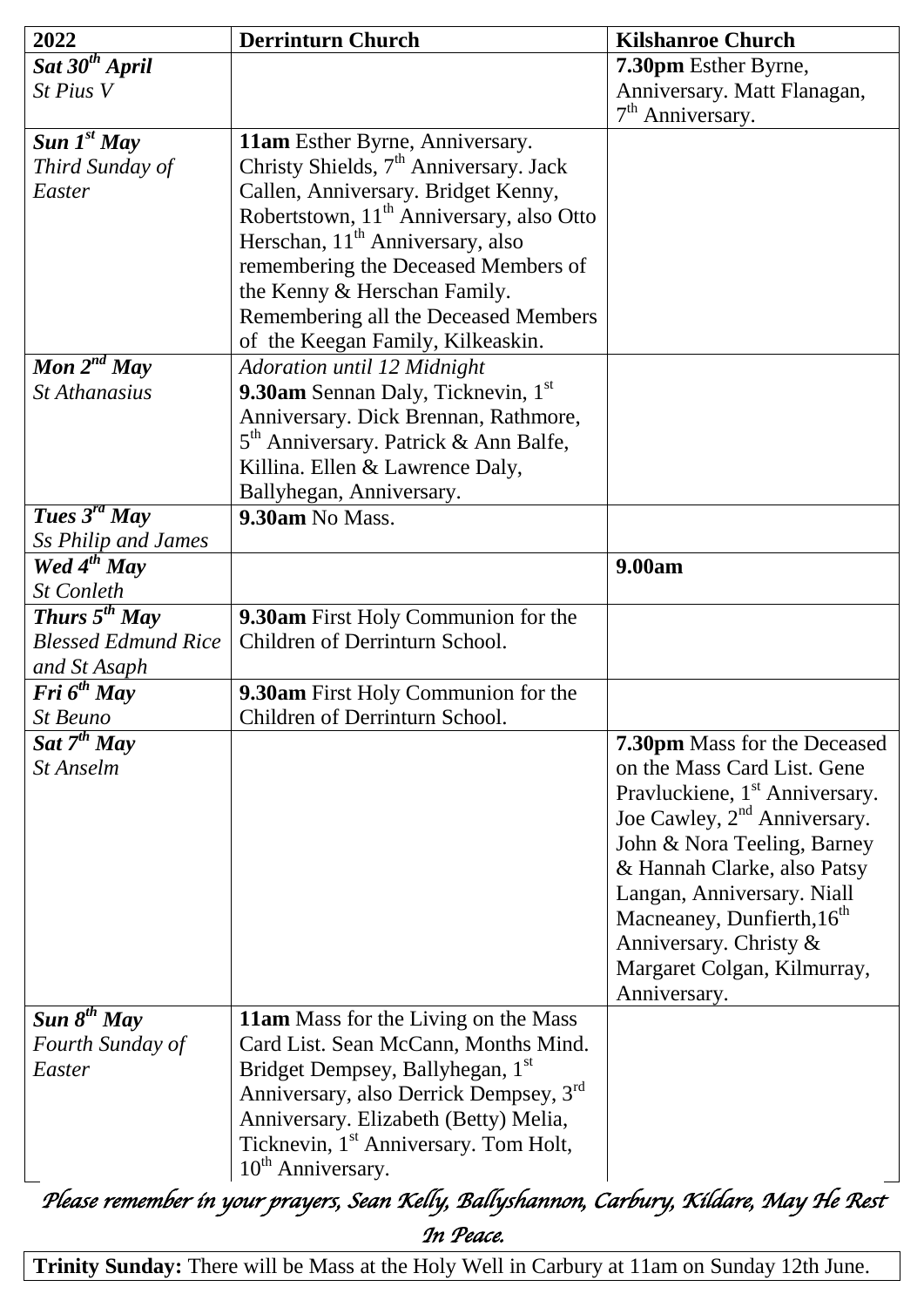| Kilshanroe Eucharistic Ministers & Readers for Saturday 7th of May |                |                               |  |
|--------------------------------------------------------------------|----------------|-------------------------------|--|
| <b>Mass Time</b>                                                   | <b>Readers</b> | <b>Eucharistic Ministers</b>  |  |
| Saturday 7.30pm                                                    | Mary Baldwin   | Kathleen Dempsey & Owen Smith |  |
|                                                                    |                |                               |  |

*Derrinturn Eucharistic Ministers & Readers for Sunday the 8th of May*

| <b>Mass Time</b> | <b>Readers</b> | <b>Eucharistic Ministers</b>   |
|------------------|----------------|--------------------------------|
| Sunday<br>1 am   | Phil Connolly  | Rose Carey & Brenda McLoughlin |
|                  |                |                                |

*Mass Bouquets:* are available in the usual outlets and from the Parish Office. The Parish opening hours are 9.30am to 5pm Monday to Wednesday, 9.30am to 2.30pm Thursday, 9.30am to 2pm Friday.

| <b>Collections for Saturday 23rd and Sunday 24th April</b> |         |                          |               |  |
|------------------------------------------------------------|---------|--------------------------|---------------|--|
| Collections                                                | Amount  | <b>Collections</b>       | <b>Amount</b> |  |
| Derrinturn Basket                                          | €410.00 | Development              | €800.00       |  |
| Kilshanroe Basket                                          | €285.00 | <b>Easter Collection</b> | €140.00       |  |
| Mass Cards                                                 | €90.00  | <b>Lenten Stations</b>   | €50.00        |  |
| Donation                                                   | €600.00 | Clergy                   | €40.00        |  |
| Trocaire                                                   | €580.00 | Christmas Day            | E20           |  |

*Carbury GAA Lotto* took place on Monday the 25th of April, the Lotto numbers drawn were, 11, 14, 16, 27, and the bonus ball was 8. There were 0 winners of the match 3, the Lucky Dip was shared between 4 people, who each won  $\epsilon$ 50. Next week's draw takes place Tuesday the 3rd of May. Next week's Jackpot is  $\epsilon$ 7,000.

**Parish Field Day:** We are looking for donations for prizes for the wheel of fortune, if you have any unwanted gifts that you would like to donate, it will be greatly appreciated, we are also looking for bric-a-brac, also all you keen bakers out there, we are looking for cakes and buns for the cake stall. Anything that you wish to donate can be dropped off at Biddy Duffy's house in Trinity Crescent, or you can drop them in to her after any of the Masses in Derrinturn Church.

**Medjugorje Group Pilgrimage 2022:** 7 Night Pilgrimage Package. 14 - 21 September Cost: €775 early Booking Discount of €50 before 31st Jan 2022

Flight: Shannon to Mostar. Spiritual Director Fr. Sean Hyland cc. Contact: Michael Nerney 086- 8157305. Tour operators Marian Pilgrimages

**Cemetery Masses:** The Cemetery Masses will take place in Derrinturn Cemetery on Sunday 3rd July at 3pm and Kilshanroe Cemetery on 10<sup>th</sup> July at 3pm.

**Thank You:** The Carbury Carers would like to thank everyone for the lovely homemade cakes, buns and bread, also everyone that donated cakes and money for their cake sale that took place on Sunday 17<sup>th</sup> April at Derrinturn Church, the amount collected was  $\epsilon$ 337.

**Older people need your support!** ALONE is recruiting volunteers to provide companionship and support through their Telephone Support & Befriending service for older people. ALONE asks that interested volunteers commit to one set shift of 2 hours per week for a minimum of 6 months. Visit [alone.ie/volunteers](http://alone.ie/volunteers) for more information.

**Trip to Knock Shrine:** We will be having our annual trip to Knock Shrine on Wednesday 24<sup>th</sup> August, the bus will be departing from Derrinturn Church Carpark at 8am, the cost for the bus is Adults €10 and Children €5. You can contact the Parish Office to reserve your seat 04695-53355 or you can contact Biddy Duffy 087-7706763.